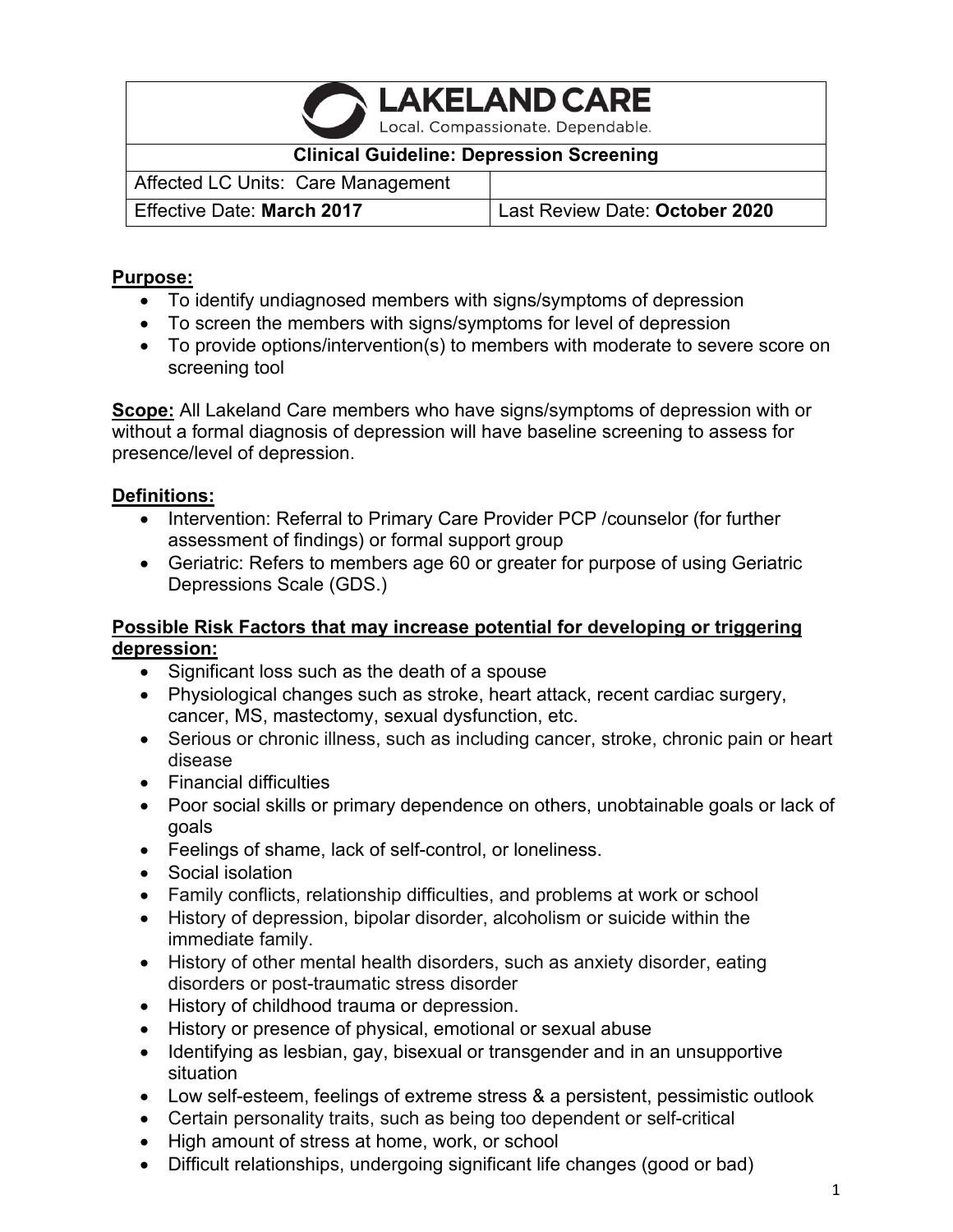- Work excessively long hours, change in work responsibilities
- Chronic debilitating illness such as heart disease, immune deficiency disorders, COPD, etc.
	- o Certain medications taken for these physical illnesses may cause side effects that contribute to depression.
- Certain medications, such as some high blood pressure medications or sleeping pills (a doctor should be consulted before stopping any medication)
- Change in home responsibilities, single parenting, caring for children or aging parents
- Abuse of alcohol or illegal drugs
- Masking symptoms with irritability, anger, discouragement, alcohol or drug abuse
- **FOR WOMEN:**
	- o Hormonal factors: menstrual cycle, pregnancy, miscarriage, postpartum, pre-menopause

## • **FOR MEN:**

o Less likely to admit they are depressed

### **Process:**

- 1. Screen based on member's age and ability to participate, regardless of diagnosis of depression. Screen on enrollment for baseline, minimally every six (6) months thereafter, with new diagnosis of depression and with any depression symptoms.
	- a. Observe for risk factors
	- b. If there are no risk factors present Care Manager/ Register Nurse (CM/RN) should still continue to monitor during assessment process and ongoing for any symptoms of depression.
	- c. Major Depression Inventory (MDI): Use if member is 18-59 years old and is able to participate in the assessment. This is located in the Behavioral Health/Cognition/Communication/Restrictive Measures/Depression Worksheet in MIDAS. Summarize findings into Section Summary of the Behavioral Health/Cognition/Communication/Restrictive Measures/Depression Worksheet in MIDAS. Findings should be incorporated into the MCP as indicated.
	- d. Geriatric Depression Scale (GDS): Use if member is over 59 and is able to participate in the assessment. This is located in the Behavioral Health/Cognition/Communication/Restrictive Measures/Depression Worksheet in member assessment tool. Summarize findings into Section Summary of the Behavioral Health/Cognition/Communication/Restrictive Measures/Depression Worksheet in member assessment tool. Findings should be incorporated into the MCP as indicated.
	- e. The [Cornell Scale for Depression](file://lcdfnp02.lakelandcareinc.com/Groups/All%20Staff/Forms/Care%20Management/Depression/Cornell%20Scale%20for%20Depression%20in%20Dementia.pdf) in Dementia: Use for members with dementia diagnoses if they are unable to participate in the MDI or GDS, regardless of age. This can be found in the S:Drive S:\All [Staff\Forms\Care Management\Depression.](file://lcdfnp02.lakelandcareinc.com/Groups/All%20Staff/Forms/Care%20Management/Depression) If completed, summarize findings into Section Summary of the Behavioral Health/Cognition/Communication/Restrictive Measures/Depression Worksheet in member assessment tool. Findings should be incorporated into the MCP as indicated.
	- f. Informal screening: Use for members who are cognitively impaired or have severe physical impairment which interferes with completing a formal depression screen (i.e. unable to participate in the assessment, verbalize). Screening should be based on the presentation of depression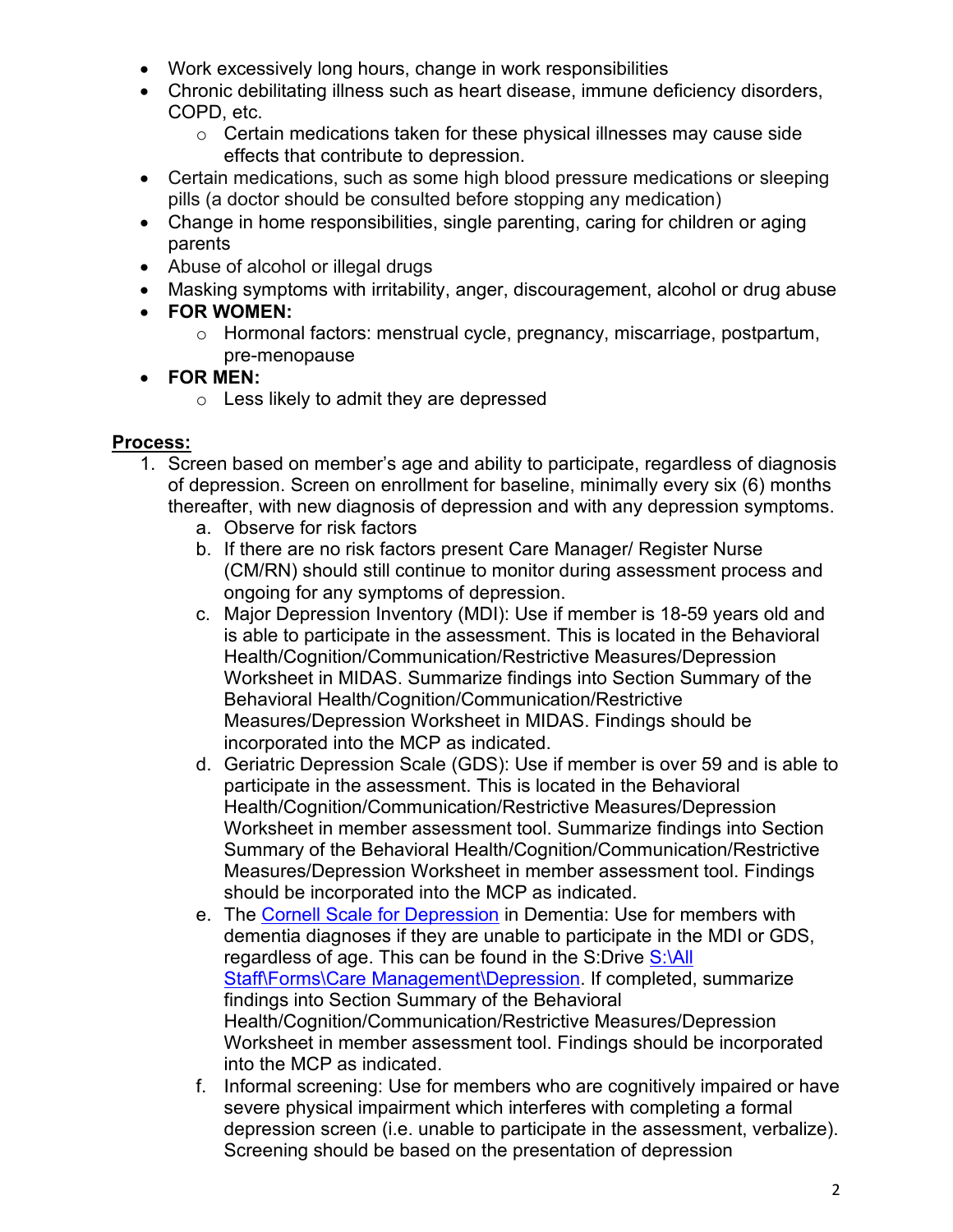signs/symptoms and information gathered from all other informal or formal supports. .

- i. Findings should be summarized in the informal screening text sections of the Behavioral Health / Cognition / Communication / Restrictive Measures / Depression Worksheet in member assessment and incorporated into the MCP as indicated.
- 2. Respond based on screen findings
	- a. Refer to the table below for symptoms, how they may present and suggestions for responses
	- b. Provide education to informal or formal supports regarding signs and symptoms of depression
	- c. Develop a Safety Plan as needed.
	- d. Refer to the Crisis Plan Procedure S:\All Staff\Policies & [Procedures\Current LCI Policies and Procedures\Care Management\Crisis](file://lcdfnp02.lakelandcareinc.com/Groups/All%20Staff/Policies%20&%20Procedures/Current%20LCI%20Policies%20and%20Procedures/Care%20Management/Crisis%20Plan%20Procedure.docx)  [Plan Procedure.docx](file://lcdfnp02.lakelandcareinc.com/Groups/All%20Staff/Policies%20&%20Procedures/Current%20LCI%20Policies%20and%20Procedures/Care%20Management/Crisis%20Plan%20Procedure.docx) and Best Practice Standard to determine if the member meets the criteria for a referral to the county of responsibility's Crisis Unit and/or the development of an Emergency Protocol.
	- e. Refer to Suicide Risk Health Promotion Guideline if indicated S:\All [Staff\CM Processes\Prevention Education Wellness\Prevention &](file://lcdfnp02.lakelandcareinc.com/Groups/All%20Staff/CM%20Processes/Prevention%20Education%20Wellness/Prevention%20&%20Promotion%20Guidelines/Health%20Promotion%20Guideline%20-%20Suicide%20Risk.docx)  [Promotion Guidelines\Health Promotion Guideline -](file://lcdfnp02.lakelandcareinc.com/Groups/All%20Staff/CM%20Processes/Prevention%20Education%20Wellness/Prevention%20&%20Promotion%20Guidelines/Health%20Promotion%20Guideline%20-%20Suicide%20Risk.docx) Suicide Risk.docx
	- f. For serious threat of harm to self or others, call 911
- 3. Establish appropriate interventions if the member scores mild/moderate to severe on GDS, MDI or 12 or greater on Cornell Scale for Depression.
	- a. Refer to Primary Physician, Psychiatrist, or Therapist as indicated with screening findings
	- b. Alert caregivers to risks as indicated
	- c. Educate member and informal/formal supports
	- d. Offer support groups
- 4. As part of ongoing care management, the CM/RN will consult with the physician/psychiatrist and review medications with prescribing physicians when symptoms persist, worsen or show no signs of improvement despite interventions.

| <b>Symptoms</b>                               | How to recognize<br>symptoms                                                                     | <b>Response to symptoms</b>                                                                                                                                                                                                                                                                                                                                        |
|-----------------------------------------------|--------------------------------------------------------------------------------------------------|--------------------------------------------------------------------------------------------------------------------------------------------------------------------------------------------------------------------------------------------------------------------------------------------------------------------------------------------------------------------|
| Persistent sad,<br>anxious, or empty<br>mood. | May cry easily or<br>appear overly worried<br>or concerned about<br>simple daily<br>occurrences. | Be attentive to signs of<br>$\bullet$<br>depression.<br>Encourage a consult with a<br>$\bullet$<br>doctor about their symptoms to<br>see if depression or another<br>medical condition is causing<br>their symptoms.<br>Offer a consult with a<br>$\bullet$<br>counselor.<br>Encourage them to reach out to<br>$\bullet$<br>their church clergy if<br>appropriate. |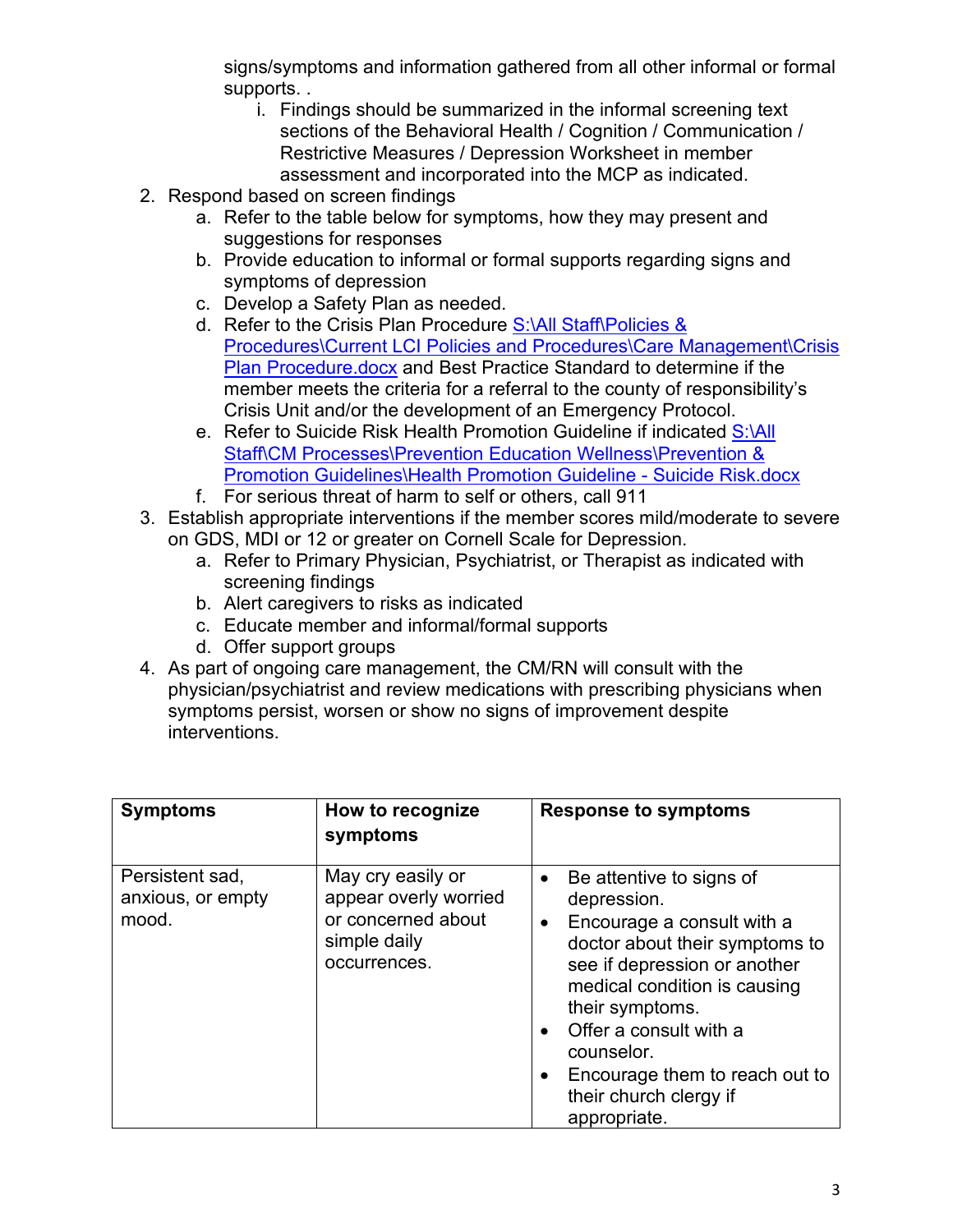| Feelings of<br>hopelessness and<br>pessimism.                   | Negative attitude.<br>$\bullet$<br>May present as<br>being irritable or<br>completely<br>disinterested in<br>doing anything.        | Ask questions of the member to<br>$\bullet$<br>assess their level of<br>depression.<br>Discuss with the member that<br>$\bullet$<br>they seem particularly<br>defensive or irritable and ask<br>them to talk about this.<br>Share your concerns regarding<br>$\bullet$<br>the changes you have noted<br>and ask the member how they<br>would like to be supported.                      |
|-----------------------------------------------------------------|-------------------------------------------------------------------------------------------------------------------------------------|-----------------------------------------------------------------------------------------------------------------------------------------------------------------------------------------------------------------------------------------------------------------------------------------------------------------------------------------------------------------------------------------|
| Feelings of emptiness.                                          | Belief they have<br>nothing to offer to any<br>given situation.                                                                     | Point out the positive attributes<br>$\bullet$<br>about the member,<br>accomplishments the member<br>has achieved and compliment<br>them for their success.                                                                                                                                                                                                                             |
| Feelings of guilt,<br>worthlessness, and<br>helplessness.       | May not be able to<br>make simple decisions<br>or want to bother in<br>participating in making<br>decisions about<br>themselves.    | Break down situations with the<br>$\bullet$<br>member they are trying to work<br>through.<br>Go in simple steps to make the<br>$\bullet$<br>task seem less overwhelming.                                                                                                                                                                                                                |
| Loss of interest in<br>pleasurable<br>activities or<br>hobbies. | Withdraws from<br>$\bullet$<br>normal daily<br>activities.<br>Experiences sexual<br>$\bullet$<br>dysfunction and loss<br>of libido. | Ask the member what<br>$\bullet$<br>interests/hobbies they have<br>and together, figure out ways to<br>get involved in these.<br>Encourage to talk with their<br>$\bullet$<br>doctor about sexual dysfunction<br>and how medications may<br>affect this.<br>Offer consult with a counselor.<br>Encourage member to talk with<br>their sexual partner about their<br>fears and concerns. |
| Loss of energy or<br>chronic fatigue.                           | Sleeps often and<br>frequently reports<br>feeling tired throughout<br>the day.                                                      | Ask the member about their<br>$\bullet$<br>sleeping patterns and how they<br>would like to adjust it.<br>Brainstorm on ways to<br>$\bullet$<br>accomplish this.<br>Encourage a consult with<br>doctor to see if a sleep study<br>would be appropriate.                                                                                                                                  |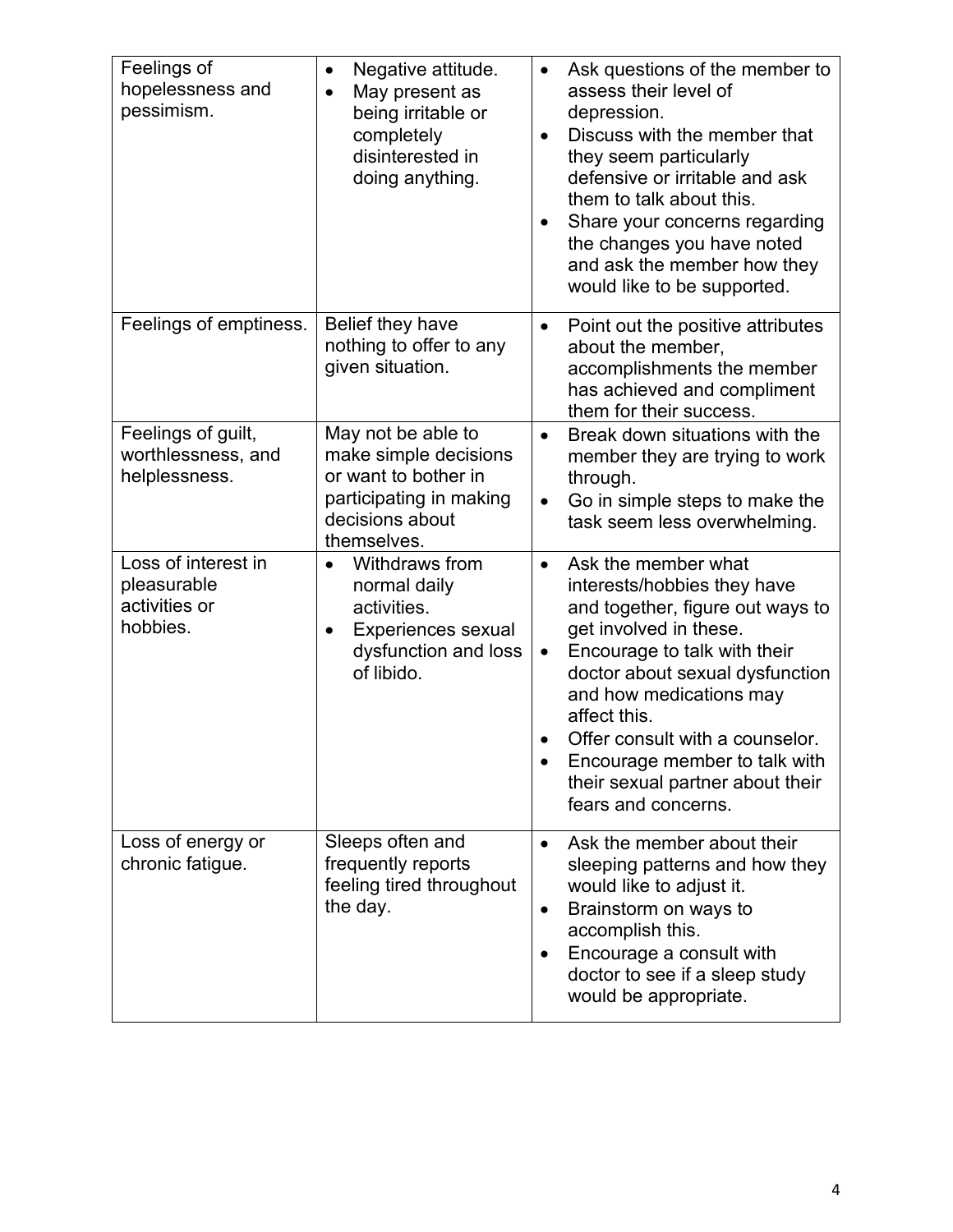| <b>Recurring thoughts</b><br>and/or plans of<br>death, dying, or<br>suicide.     | May focus<br>$\bullet$<br>conversation on<br>suicide or death and<br>dying.<br>Be attentive for<br>$\bullet$<br>specific plans the<br>member may share<br>and their<br>accessibility to carry<br>this plan through. | Don't hesitate to ask the<br>$\bullet$<br>member if they are suicidal. It<br>will not put ideas into their<br>head. On the contrary, they<br>may be relieved to know<br>someone is willing to listen to<br>them and has acknowledged<br>there is a problem.<br>Ask the member if they have<br>$\bullet$<br>any specific plan and determine<br>the member's ability to carry<br>out the plan.<br>Offer professional help or call<br>$\bullet$<br>911 if necessary to promote<br>safety when serious threat of<br>self-harm is evident.<br>Refer to Suicide Guideline |
|----------------------------------------------------------------------------------|---------------------------------------------------------------------------------------------------------------------------------------------------------------------------------------------------------------------|---------------------------------------------------------------------------------------------------------------------------------------------------------------------------------------------------------------------------------------------------------------------------------------------------------------------------------------------------------------------------------------------------------------------------------------------------------------------------------------------------------------------------------------------------------------------|
| <b>Difficulties</b><br>concentrating,<br>remembering, or<br>making decisions.    | May be unable to<br>$\bullet$<br>focus or stay on<br>track during a<br>conversation.<br>May forget to take<br>$\bullet$<br>their medication<br>they have taken<br>correctly in the past.                            | Continue to redirect the member<br>and explore strategies to help<br>them focus that are consistent with<br>the member's needs.                                                                                                                                                                                                                                                                                                                                                                                                                                     |
| Insomnia, early<br>morning awakening,<br>or oversleeping.                        | Sleeps too much or has<br>trouble sleeping.                                                                                                                                                                         | Ask the member about their<br>$\bullet$<br>sleeping patterns and how they<br>would like to adjust it.<br>Brainstorm on ways to<br>$\bullet$<br>accomplish this.                                                                                                                                                                                                                                                                                                                                                                                                     |
| Significant weight loss<br>or weight gain;<br>overeating or loss of<br>appetite. | Experiences significant<br>weight gain or loss.                                                                                                                                                                     | Talk to the member about their<br>$\bullet$<br>eating patterns and provide<br>education on ways of altering<br>their diet to make their eating<br>habits healthier.                                                                                                                                                                                                                                                                                                                                                                                                 |
| Restlessness and<br>irritability.                                                | Unable to sit still and<br>becomes easily upset<br>or agitated.                                                                                                                                                     | Discuss with the member their<br>$\bullet$<br>restless behaviors.<br>Suggest it may be helpful to go<br>$\bullet$<br>for a walk and talk so the<br>member can burn off some of<br>their restlessness.                                                                                                                                                                                                                                                                                                                                                               |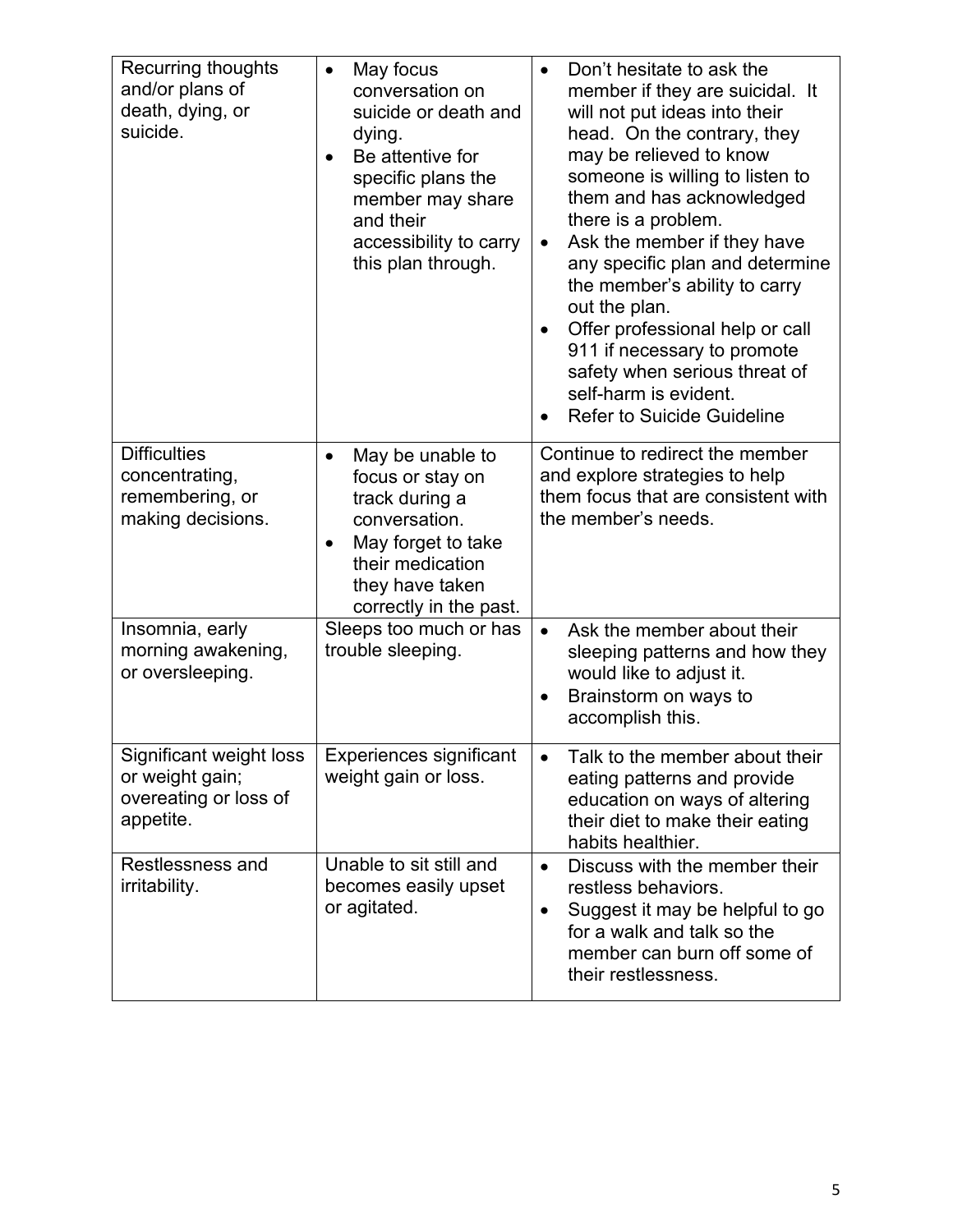| Persistent physical<br>symptoms that don't<br>respond to treatment,<br>i.e. headaches, | <b>Frequent somatic</b><br>complaints without a<br>medical basis. |           | Advise the member to get a<br>physical exam to rule out any<br>physical conditions leading to<br>depressive symptoms.                                                                    |
|----------------------------------------------------------------------------------------|-------------------------------------------------------------------|-----------|------------------------------------------------------------------------------------------------------------------------------------------------------------------------------------------|
| digestive disorders,<br>and chronic pain.                                              |                                                                   | $\bullet$ | Remain in consult with the<br>primary physician regarding<br>treatment options.<br>Monitor the member closely for<br>additional changes & report<br>these as needed to the<br>physician. |

## **LCI Evaluation of Use and Effectiveness of the Depression Screening Guideline:**

- Use of Depression Screening Guideline:
	- $\circ$  Determine the number of members who do not have a diagnosis of depression. Of these members identify the number screened for depression.
	- $\circ$  The percent screened will be mechanism for determining use of guideline for a given period.
	- o Documentation in Midas assessment and /or case notes of presence of signs/symptoms will be needed for validation of need for screen.
- **Effectiveness of Depression Screening Guideline:** 
	- o Of those screened, determine number who scored mild/moderate to severe on GDS or MDI or 12 or greater on the Cornell Scale. One Percent or greater of these members offered an intervention will be mechanism for determining effectiveness of guideline.
	- o Documentation in the member record of interventions offered will be needed for validation.

# **References:**

- American Psychiatric Association, Practice Guideline Provides Recommendations for Assessing and Treating Patients With Suicidal Behaviors, Psychiatric Annuals 34:5, May 2004.
- Geriatric Depression Scale website: [http://www.stanford.edu/~yesavage/GDS.html.](http://www.stanford.edu/%7Eyesavage/GDS.html)
- Hartford Institute for Geriatric Nursing, Issue 4, Revised 2007. The Geriatric Depression Scale (GDS).
- Institute for Clinical Systems Improvement (ICSI), Depression, Major, in Adults in Primary Care (Guideline) 5/2007.
- Institute for Clinical Systems Improvement (ICSI), Major Depression, Panic Disorder and Generalized Anxiety Disorder in Adults in Primary Care, 5/2002.
- Metastar, Depression in Elderly Care Recipients, by Nick Zullo.
- Metastar Algorithm for Treatment of Geriatric Depression.
- National Institute of Mental Health<https://www.nimh.nih.gov/index.shtml>